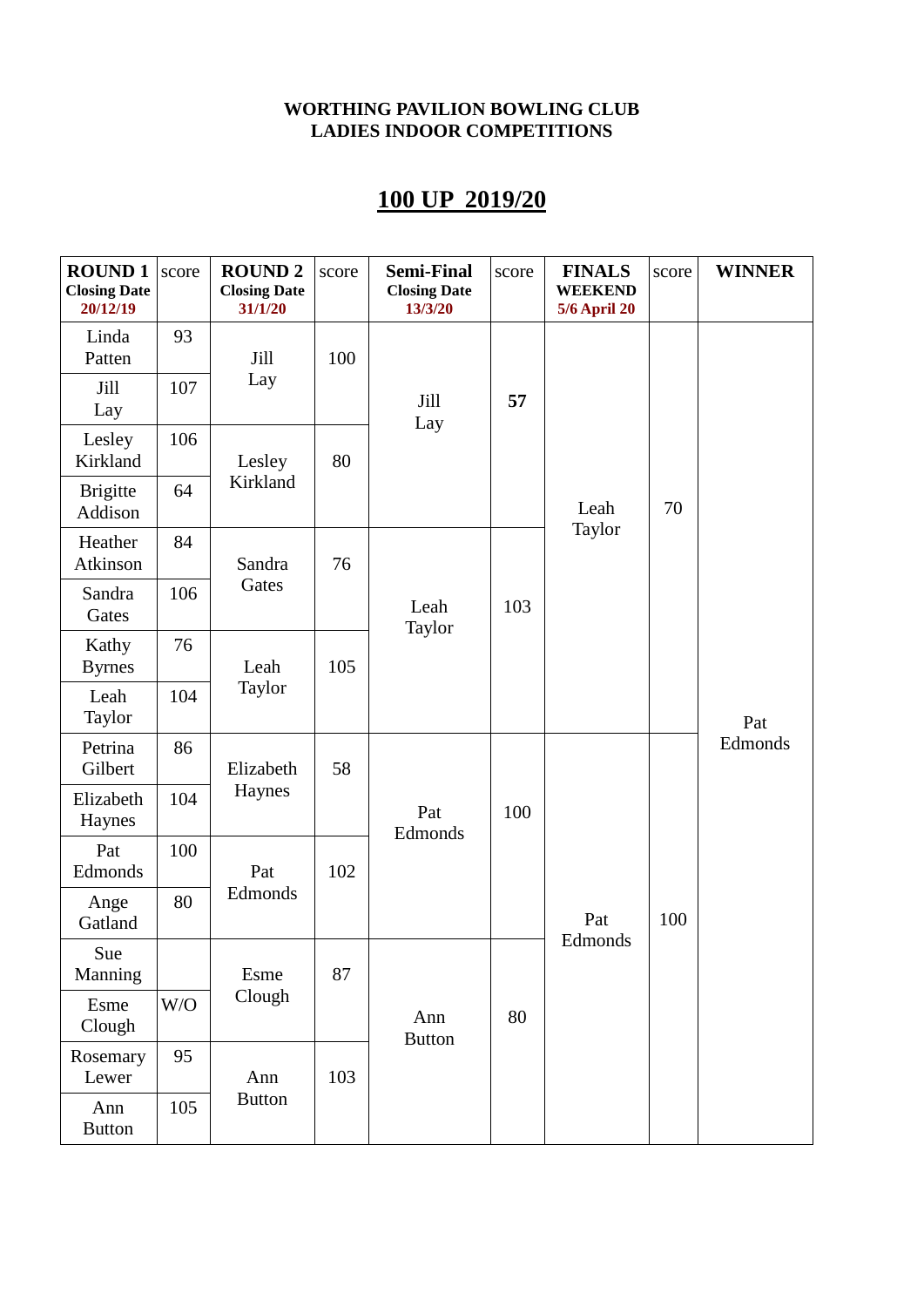### **CHAMPIONSHIP PAIRS 2019/20**

| <b>ROUND1</b><br><b>Closing Date</b><br>20/12/19   | score    | <b>ROUND 2</b><br><b>Closing Date</b><br>31/1/20                     | score | <b>Semi-Final</b><br><b>Closing Date</b><br>13/3/20 | score          | <b>FINALS</b><br><b>WEEKEND</b><br><b>5/6 April 20</b> | score | <b>WINNER</b>                             |  |
|----------------------------------------------------|----------|----------------------------------------------------------------------|-------|-----------------------------------------------------|----------------|--------------------------------------------------------|-------|-------------------------------------------|--|
| R. Lewer<br>K. Byrnes<br>L. Farley<br>C. Cheeseman | 16<br>31 | Linda Farley<br>Christine<br>Cheeseman<br>Pat Edmonds<br>Sue Gubbins | 25    | Christine<br>Cheeseman                              | 24             |                                                        | 23    |                                           |  |
|                                                    |          |                                                                      | 11    | Linda Farley                                        |                | Christine                                              |       |                                           |  |
|                                                    |          | Esme Clough<br>Lin Chant                                             | 17    | Julie Woods<br>Marina Crayston                      | $\overline{4}$ | Cheeseman<br>Linda Farley                              |       |                                           |  |
|                                                    |          | Julie Woods<br>Marina<br>Crayston                                    | 28    |                                                     |                |                                                        |       | Christine<br>Cheeseman<br>Linda<br>Farley |  |
|                                                    |          | Hannah Down<br>Petrina Gilbert<br>Ann Button<br><b>Jacky Pearson</b> | 24    | HannahDown                                          | 29<br>17       |                                                        |       |                                           |  |
|                                                    |          |                                                                      | 12    | Petrina Gilbert                                     |                | Hannah Down<br>Petrina Gilbert                         | 13    |                                           |  |
|                                                    |          | Pat Cripps<br>Janet Bacon                                            | 18    | Pat Cripps                                          |                |                                                        |       |                                           |  |
|                                                    |          | <b>Sharon Pratt</b><br>Leah Taylor                                   | 16    | <b>Janet Bacon</b>                                  |                |                                                        |       |                                           |  |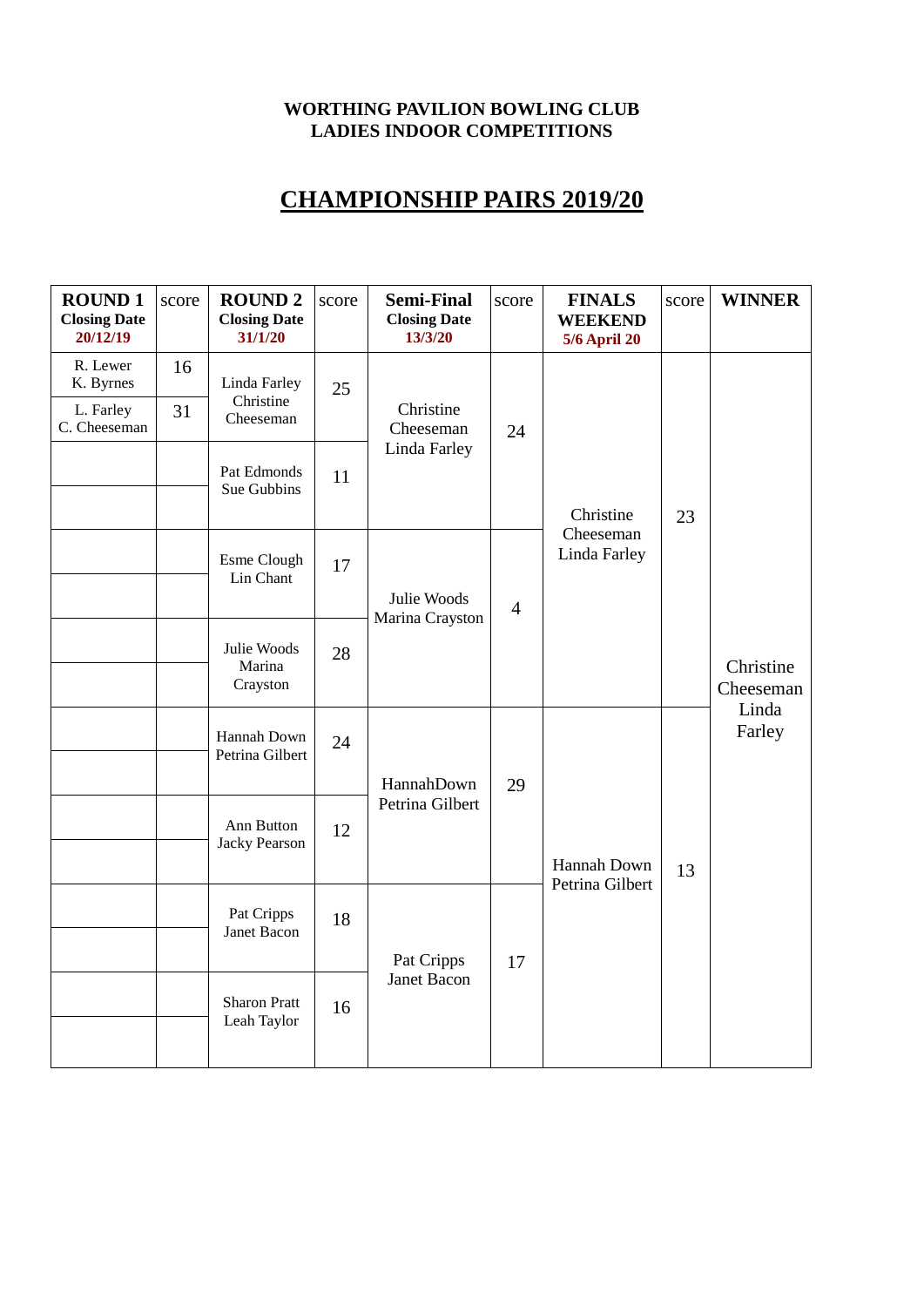## **SINGLES CHAMPIONSHIP 2019/20**

| <b>ROUND1</b><br><b>Closing Date</b><br>20/12/19 | score          | <b>ROUND 2</b><br><b>Closing Date</b><br>31/1/20 | score | <b>Semi-Final</b><br><b>Closing Date</b><br>13/3/20 | score | <b>FINALS</b><br><b>WEEKEND</b><br><b>5/6 April 20</b> | score | <b>WINNER</b>   |
|--------------------------------------------------|----------------|--------------------------------------------------|-------|-----------------------------------------------------|-------|--------------------------------------------------------|-------|-----------------|
| Petrina<br>Gilbert                               | $\overline{7}$ | Julie<br>Woods<br>Sandra<br>Gates                | 21    | Julie<br>Woods                                      | 21    | Julie<br>Woods                                         | 9     | Sharon<br>Pratt |
| Julie<br>Woods                                   | 21             |                                                  |       |                                                     |       |                                                        |       |                 |
|                                                  |                |                                                  | 8     |                                                     |       |                                                        |       |                 |
|                                                  |                | Linda<br>Farley                                  | 21    | Linda                                               | 15    |                                                        |       |                 |
| Hannah<br>Down                                   | 22             | Hannah<br>Down                                   | 11    | Farley<br>Sharon<br>Pratt                           | 21    |                                                        |       |                 |
| Rosemary<br>Lewer                                | $\overline{4}$ |                                                  |       |                                                     |       |                                                        |       |                 |
|                                                  |                | Pat<br>Edmonds<br>Sharon<br>Pratt                | 20    |                                                     |       | Sharon<br>Pratt                                        | 22    |                 |
|                                                  |                |                                                  | 23    |                                                     |       |                                                        |       |                 |
|                                                  |                | Linda<br>Patten                                  | 14    |                                                     | 13    |                                                        |       |                 |
|                                                  |                |                                                  |       | Esme<br>Clough                                      |       |                                                        |       |                 |
| Leah<br>Taylor                                   | 17             | Esme<br>Clough                                   | 22    |                                                     |       |                                                        |       |                 |
| Esme<br>Clough                                   | 21             |                                                  |       |                                                     |       |                                                        |       |                 |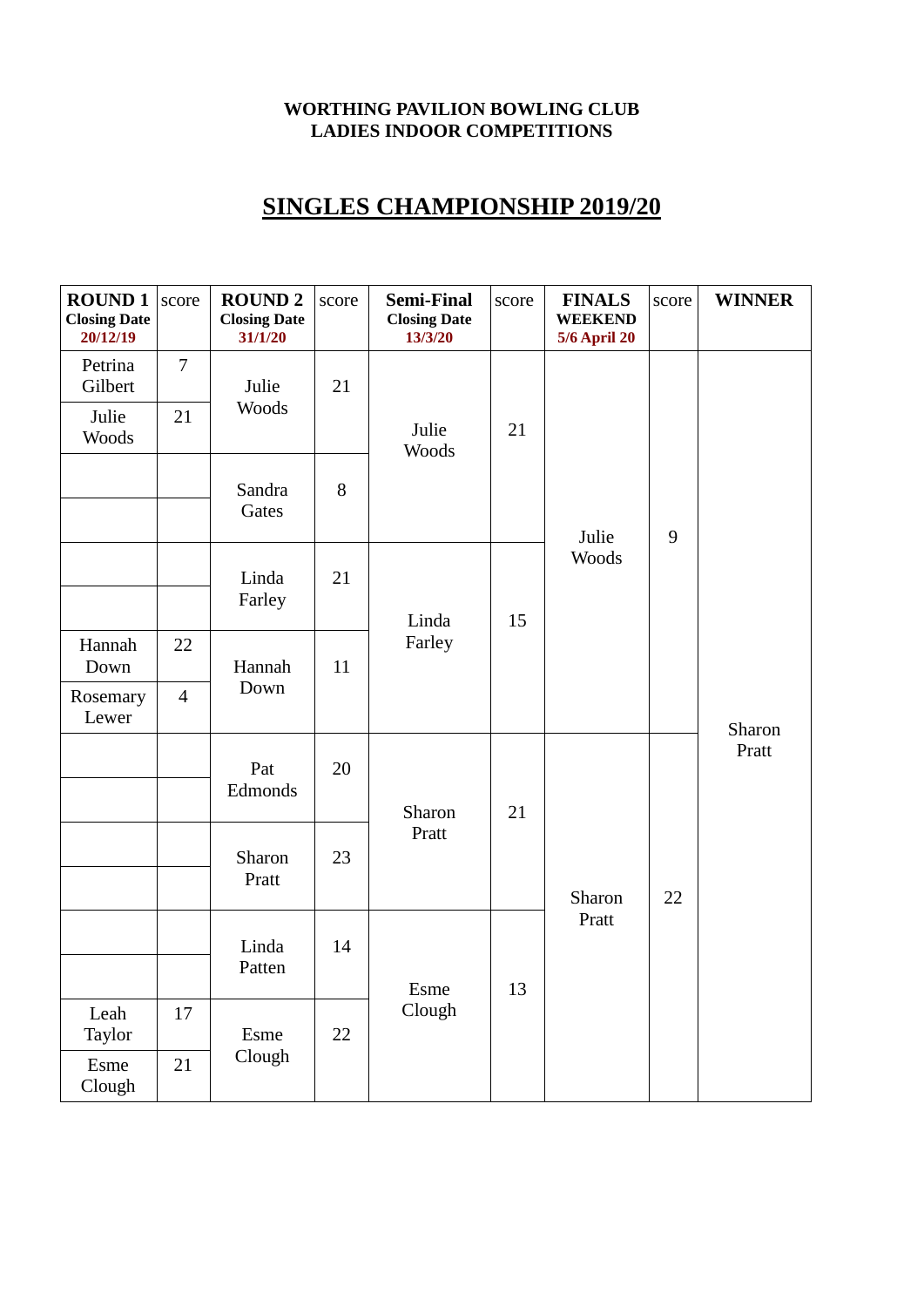# **SILVER KITTY 2019/20**

| <b>ROUND 2</b><br><b>Closing Date</b><br>31/1/20 | score | <b>Semi-Final</b><br><b>Closing Date</b><br>13/3/20 | score   | <b>FINALS</b><br><b>WEEKEND</b><br><b>5/6 April 20</b> | score | <b>WINNER</b> |  |
|--------------------------------------------------|-------|-----------------------------------------------------|---------|--------------------------------------------------------|-------|---------------|--|
| Linda<br>Patten                                  | 25    | Linda                                               | 8       | Lesley<br>Kirkland                                     |       |               |  |
| Pam<br>Childs                                    | 6     | Patten                                              |         |                                                        |       | Jill<br>Lay   |  |
| <b>Brigitte</b><br>Addison                       | 8     | Lesley                                              | 15<br>9 |                                                        |       |               |  |
| Lesley<br>Kirkland                               | 21    | Kirkland                                            |         |                                                        |       |               |  |
| Fiona<br>Harris                                  | 15    | Fiona<br>Harris                                     |         | Jill<br>Lay                                            | W/O   |               |  |
| Diane<br>Bartholomew                             | 14    |                                                     |         |                                                        |       |               |  |
| Jill<br>Lay                                      | 18    | Jill                                                | 17      |                                                        |       |               |  |
| Heather<br>Atkinson                              | 13    | Lay                                                 |         |                                                        |       |               |  |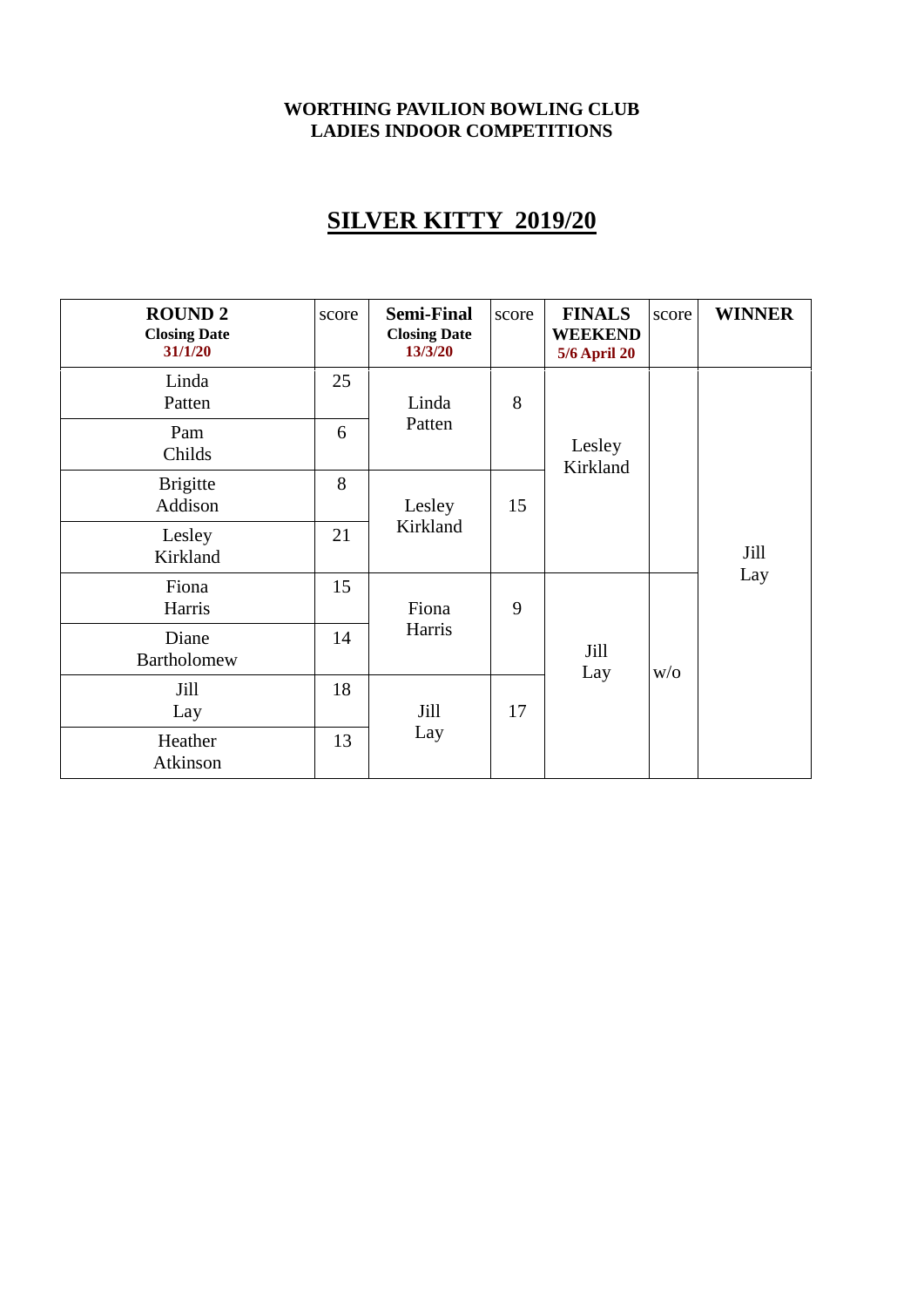## **TWO WOOD SINGLES 2019/20**

| <b>ROUND1</b><br><b>Closing Date</b><br>20/12/19 | score                | <b>ROUND 2</b><br><b>Closing Date</b><br>31/1/20 | score          | <b>Semi-Final</b><br><b>Closing Date</b><br>13/3/20 | score          | <b>FINALS</b><br><b>WEEKEND</b><br><b>5/6 April 20</b> | score | <b>WINNER</b>  |
|--------------------------------------------------|----------------------|--------------------------------------------------|----------------|-----------------------------------------------------|----------------|--------------------------------------------------------|-------|----------------|
| Pat<br>Edmonds<br>Rosemary<br>Lewer              | 15<br>$\overline{7}$ | Pat<br>Edmonds<br>Linda<br>Farley                | 17             | Pat                                                 | 10             | Hannah<br>Down                                         | 18    | Hannah<br>Down |
|                                                  |                      |                                                  | $\overline{4}$ | Edmonds                                             |                |                                                        |       |                |
|                                                  |                      | Linda<br>Patten                                  | $\mathbf{1}$   | Hannah<br>Down                                      | 13             |                                                        |       |                |
|                                                  |                      | Hannah<br>Down                                   | 23             |                                                     |                |                                                        |       |                |
|                                                  |                      | Petrina<br>Gilbert<br><b>Brigitte</b><br>Addison | 20             | Petrina<br>Gilbert                                  | 16             |                                                        |       |                |
|                                                  |                      |                                                  | $\tau$         |                                                     |                | Petrina                                                | 8     |                |
|                                                  |                      | Leah<br>Taylor                                   |                | Elizabeth<br>Haynes                                 | $\overline{7}$ | Gilbert                                                |       |                |
|                                                  |                      |                                                  |                |                                                     |                |                                                        |       |                |
| Elizabeth<br>Haynes                              | 18                   | Elizabeth                                        | W/O            |                                                     |                |                                                        |       |                |
| Kathy<br><b>Byrnes</b>                           | 16                   | Haynes                                           |                |                                                     |                | conceeded at<br>18 ends                                |       |                |